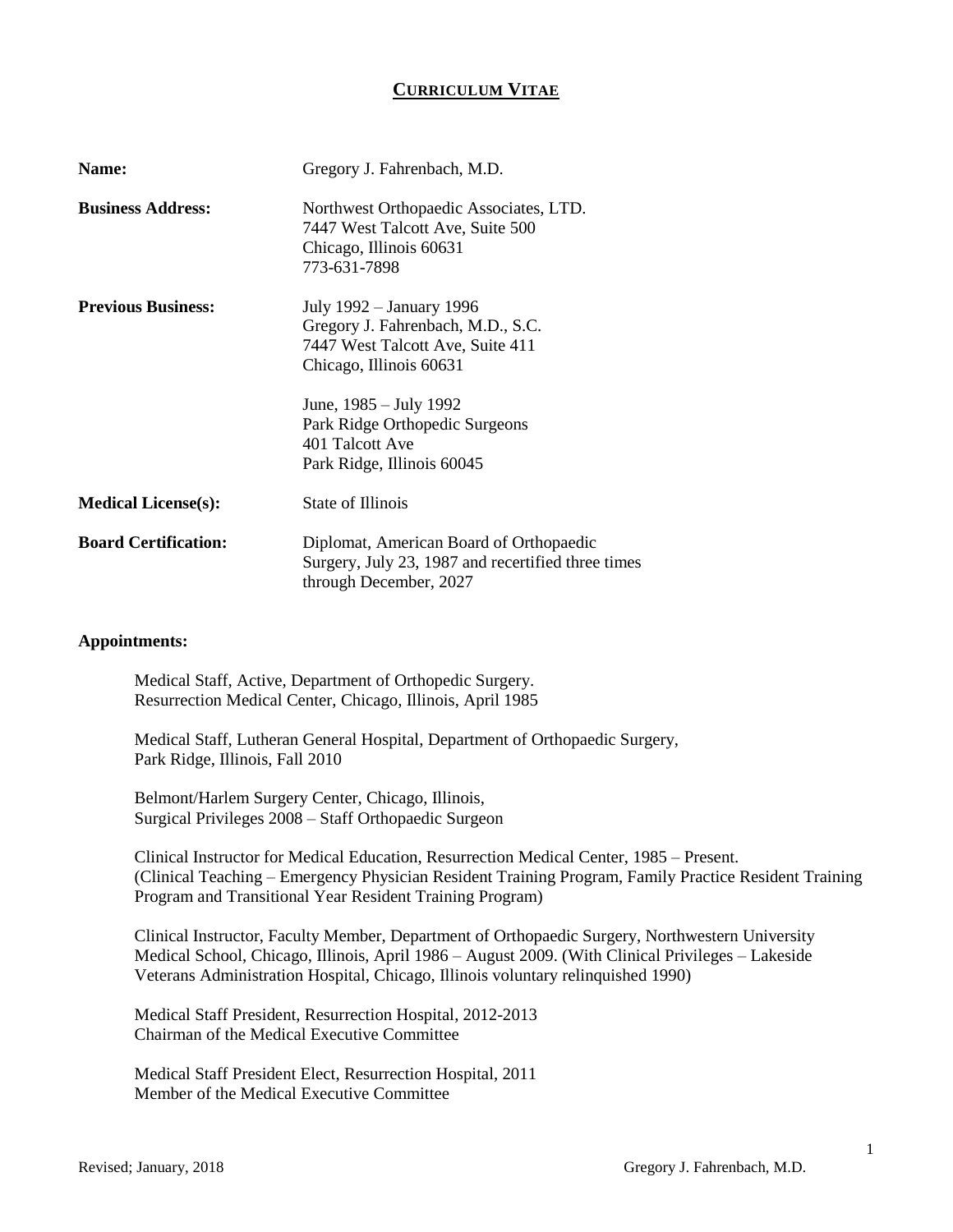Chairman, Section of Orthopaedic Surgery, Department of Surgery, Resurrection Medical Center, Chicago, Illinois 1992-2002 and 2006-2009.

# **Board of Directors:**

O. N. E. Healthcare, LLC – Vice President 1994-1998

Resurrection Preferred Provider Group, Director 1993.

# **Committees:**

Medical Executive Committee, Resurrection Medical Center, 2011-2014

Resurrection Medical Center, Medical Staff, Surgery Committee Secretary, 1992-2002 and 2006-2009.

Resurrection Medical Center, Medical Staff Strategic Planning Committee, Sub-Committee, 2008, 2009.

Capital Budget Committee, Resurrection Medical Center 2007, 2008, 2009.

By-Laws Committee, Resurrection Medical Center, Medical Staff 2006, 2007, 2008, 2009, 2010, 2011, 2012.

Resurrection Medical Center, Surgery Committee Member 1992-2002; 2007-2009.

Infectious Disease Committee, Resurrection Medical Center 2005-2006.

Ad Hoc Committee of Medical Executive Committee on Physician Assistants review for clinical department privileges, 2005.

Resurrection Healthcare Physician Portal Advisory Committee 2002-2005. (Internet Portal Access Conversion).

Resurrection Medical Center – Physician Advisory Committee 1997-1999.

Medical/Dental Staff Officer, Secretary, Resurrection Medical Center, 1990-1991; 1994-1995.

Executive Committee Member, Secretary, Medical Staff, Resurrection Medical Center, 1990-1991; 1994-1995.

Critical Pathways Task Force Member, Resurrection Medical Center, 1994-1995.

Physician Advisory Budget Committee, Chairman, Resurrection Medical Center, 1992, 2010.

Credentials Committee, Resurrection Medical Center, 1991.

Planning Committee, Resurrection Medical Center, 1989-1990.

Utilization Review Committee, Resurrection Medical Center, 1988.

Peer Review Organization, Reviewer, Crescent County Foundation for Medical Care, 1987-1988.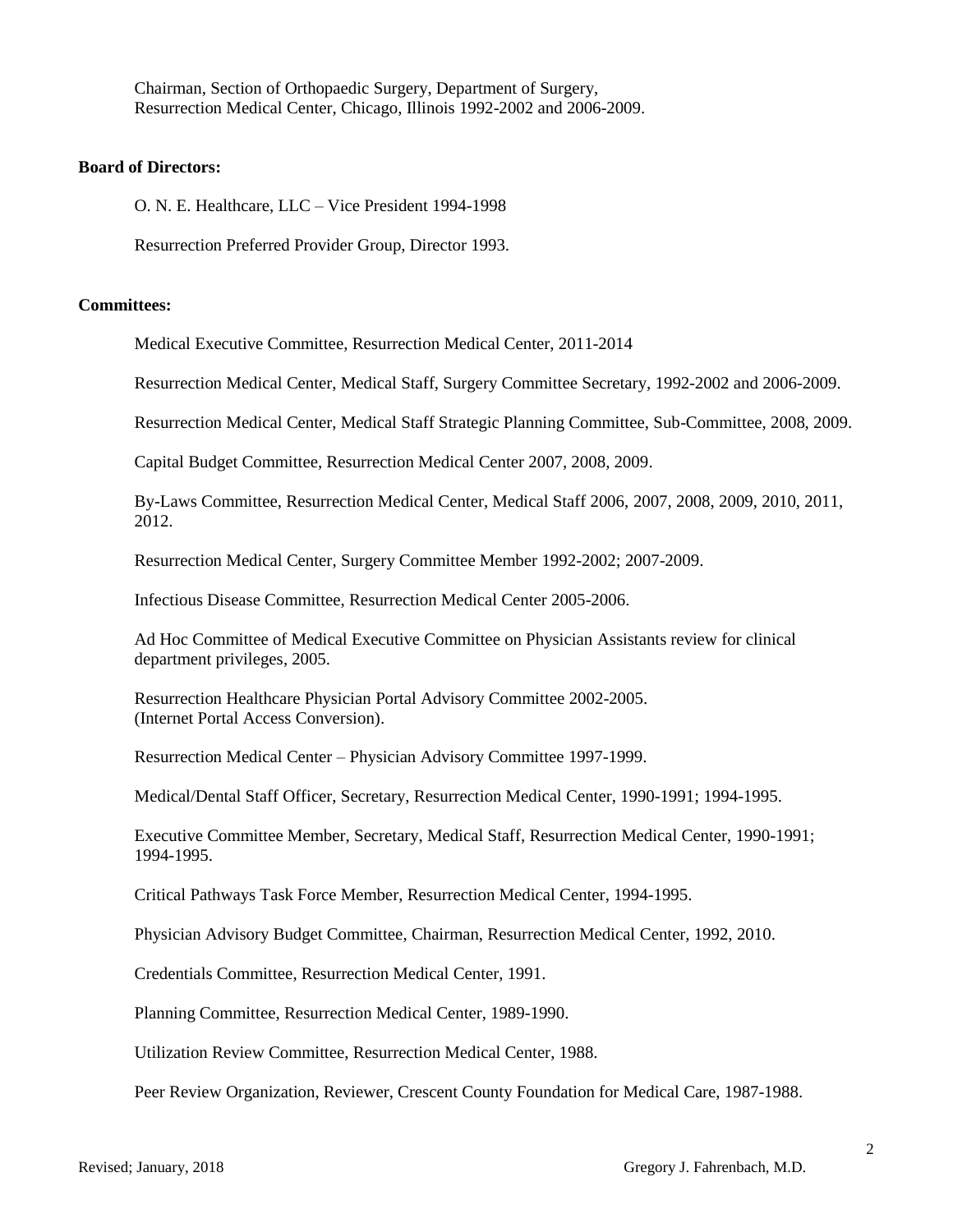# **Organizations / Associations:**

Diplomat, American Board of Orthopaedic Surgery, 1987 – Recertified 1997, 2017, Recertified thru 2027

Fellow, American Academy of Orthopaedic Surgery, 1989 –

American College of Sports Medicine, 2003-2010

Illinois Association of Orthopaedic Surgeons, 1985 – (Formerly the Illinois State Orthopaedic Society)

American Medical Association, 1981 –

Chicago Medical Society, 1985 –

Illinois State Medical Society, 1985 –

Alpha Sigma Nu – Jesuit Honor Society – Life

# **Education:**

Orthopaedic Residency, Northwestern University Medical School – Division of Graduate Medical Education, Department of Orthopaedic Surgery, Chicago, Illinois, 1981-1985.

Surgery Internship, Northwestern University Medical School - Division of Graduate Medical Education, Northwestern Memorial Hospital and Evanston Hospital, June 1980-June 1981.

Doctor of Medicine Degree, Loyola University, Stritch School of Medicine, Maywood, Illinois, June 1980.

Bachelor of Science, Marquette University, Milwaukee, Wisconsin, 1977.

# **Research:**

Computer Tomography of the Residual Clubfoot.

#### **Publications:**

"Occult Subluxation of the Residual Clubfoot (Using Computerized Tomography)", G.J. Fahrenbach, M.D., Capt. D. N. Kuehn, U.S.A.F., M.C. and M. O. Tachdjian, M.D., Journal of Pediatric Orthopaedics 6:334-339, 1986.

#### **Presentations / Video Tapes:**

"10 Most Common Orthopaedic Injuries", Diamond Mark Educational Meetings, Solutions to Challenging Workers' Compensation Cases, Thursday, July 25, 2009, Frankfort, Illinois.

"Occult Subluxation of the Subtalar Joint in TEV, Demonstrated by Computerized Tomography",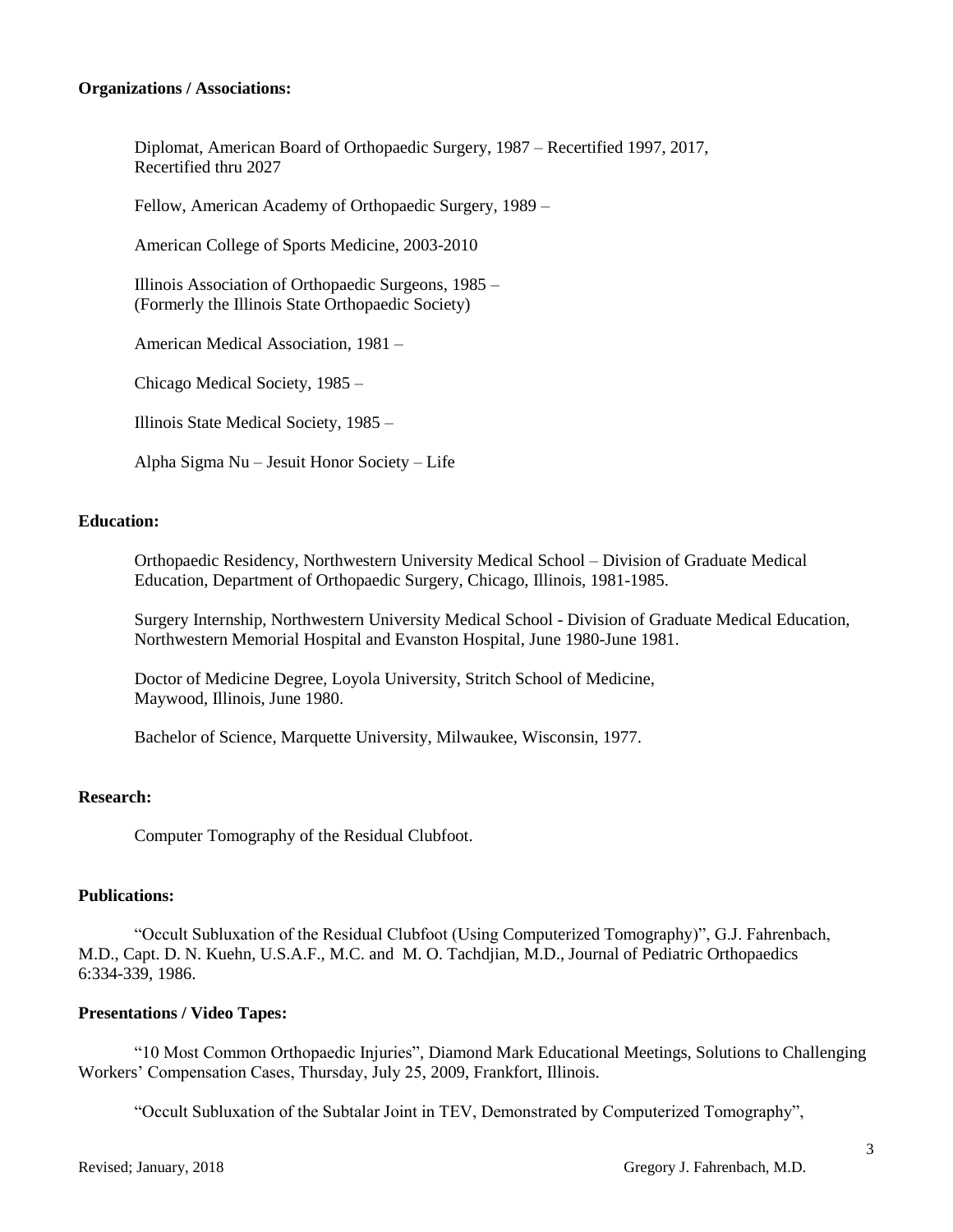American Orthopaedic Association, Resident's Conference, poster exhibit, Ann Arbor, MI, May 23-25, 1984.

"Scoliosis Correction Through Spinal Fusion", Video Tape Presentation, Michael F. Schafer, M.D. and Gregory J. Fahrenbach, M.D., CINE-MED Incorporated, Woodbury, CN, 1984.

"Occult Subluxation of the Subtalar Joint in TEV, Demonstrated by Computerized Tomography", American Academy of Orthopaedic Surgeons, Annual Meeting: Poster Exhibit, Las Vegas, Nevada, January, 1985.

"The foot – Talipes Equinovarus, Assessment by Computerized Tomography", Thirteenth Annual Pediatric Orthopaedic International Seminar, Chicago, Illinois, May 22-26, 1985.

# **Meetings / Courses Attended:**

2016 Sat for recertification exam ABOS – passed.

2016 OKU 11 exam – 70 CME

2015 Attended Board Preparation Course, AAOS, Boston, MA; 40+ CME

2012-2014 Participated in "Maintenance of Certificate" continuing education; 128 CME Cat. 1

Annual Trauma Symposiun Chicago, IL Aug 2011

Xiaflex Xperience Program – September 2010

The Oxford Partial Knee Advanced Instructional Course, September 23-24, 2010, Phoenix, AZ, Biomet (FDA Required).

AAOS Board Preparation and Review Course, 04/28/2010 – 05/02/2010, Chicago, Illinois. CME Category 1, 45 Credit hours Chicago, Illinois.

AAOS 76th Annual Meeting 2009, Las Vegas Nevada, CME Category 1, 35 Credit hours.

9<sup>th</sup> Annual Boston Orthopaedic Trauma Symposium, September 12-13, 2008, Boston, MA, sponsored by University of Southern Florida. CME Category 1, 15.75 credit hours.

'Cartilage Restoration of the Knee', Hands-on Surgical Skills Course #3111, June 8-9, 2007, OLC, Rosemont Illinois, AAOS. CME Category 1, 17 credit hours.

Wright Medical, Hip Resurfacing Cadaver Lab, Chicago Illinois, Intercontinental Hotel, August, 2007.

AAOS 73rd Annual Meeting, 2006, Chicago, Illinois, CME Category 1, 35 credit hours.

ICL, Massive Rotator Cuff Tears – The Surgeons Dilemma, March 26, 2006, CME Category 1, 2 credit hours.

ICL, Expert Witness Testimony, March 24, 2006, CME Category 1, 2 credit hours.

ICL, Strategic Positioning and Marketing, March 23, 2006, CME Category 1, 2 credit hours.

ICL, Orthopaedic Information: How to Find it Fast on the Internet, March 23, 2006, CME Category 1, 2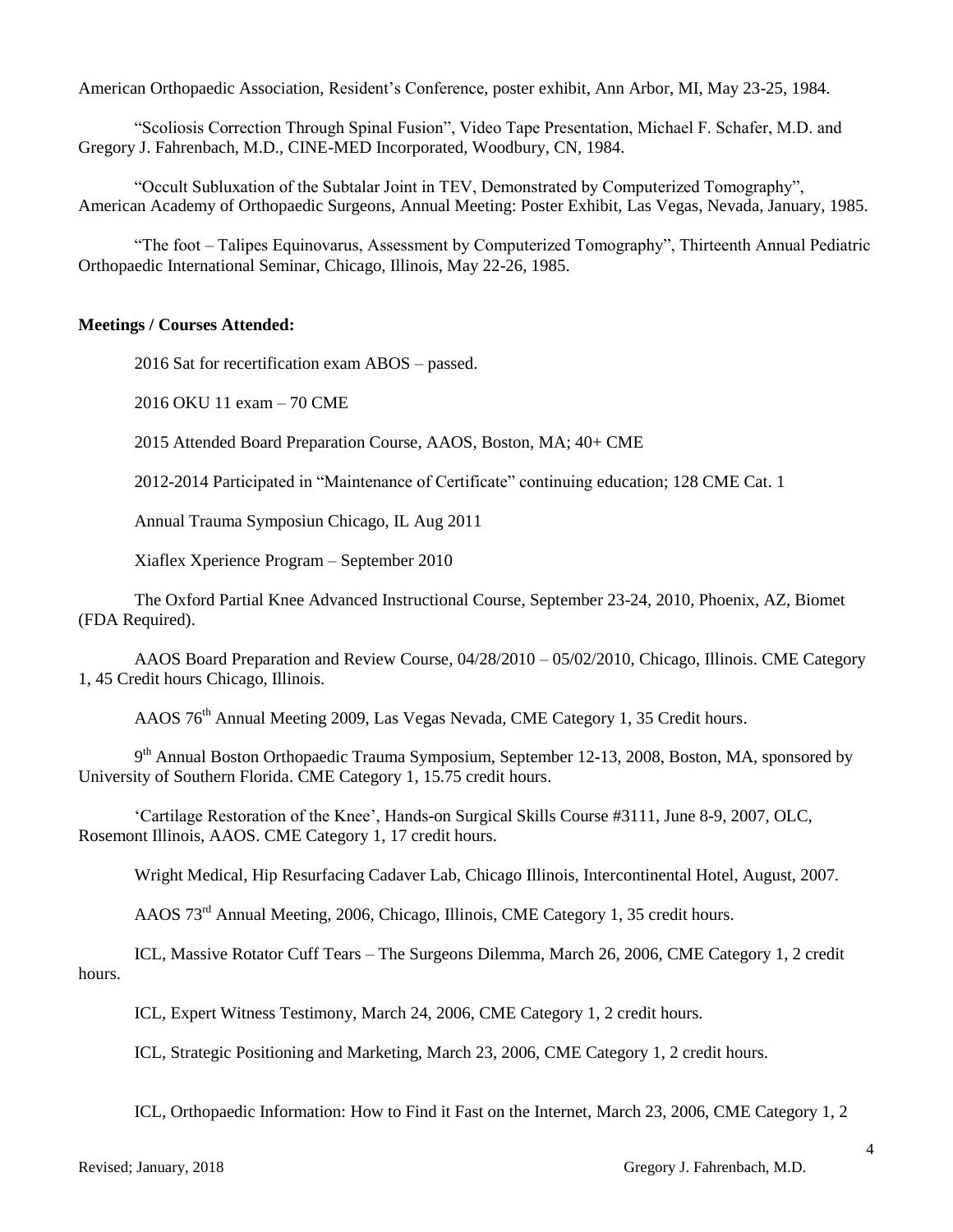credit hours.

ICL, The Electronic Medical Office – Optimal Solutions, March 22, 2006, CME Category 1, 2 credit hours.

Computer Assisted Total Knee Arthroplasty, Cadaver Workshop Course, Orthopaedic Learning Center, Sponsored Stryker Orthopaedics, Rosemont, Illinois 60018-4262, March 25, 2006. (Navigational GPS System).

Top 15 Foot and Ankle Problems, AAOS #3733, November 11-13, 2005; Pointe Squaw Peak, Phoenix, AZ, CME Category 1, 12.5/17 credit hours.

7<sup>th</sup> Annual Chicago Trauma Symposium, Chicago, Illinois, August 11-14, 2005, CME Category 1, 30 credit hours.

2004 – American Board of Orthopaedic Surgeons Recertification Exam – Passed. CME Category 1 equivalent 20 Credit hours.

Minimally Invasive Hip Replacement #3511, AAOS, OLC, May 7-8, 2004, Rosemont, Illinois, CME Category 1, 12 Credit hours.

EIUS Uni Knee/AVON Patello-Femoral, Cadaver Workshop, May 5, 2004, sponsored by Stryker, Orthopaedic Learning Center, Rosemont, Illinois 60018.

Review and Update for Practicing Orthopaedic Surgeons #3634, AAOS, December 5-7, 2003, Chicago, Illinois, Westin River North, CME Category 1, 22 credit hours.

AAOS 70<sup>th</sup> Annual Meeting, 2003, New Orleans, LA, CME Category 1, 28 credit hours.

AANA Specialty Day, 2003, New Orleans, CME Category 1, 7.5 credit hours.

Continuing Medical Education, Resurrection Medical Center, 7/1/02-6/30/03, CME Category 1, 5 Credit hours.

2002 Orthopaedic In-Training Examination, AAOS, CME Category 1, 15 Credit hours.

"Revision Total Hip Replacement," Course #3428, AAOS, OLC, November 21-23, 2002, Rosemont, Illinois, CME Category 1, 22 credit hours.

"Common Hand and Wrist Problems", Course #3425, AAOS, OLC, November 8-10, 2002, Rosemont, Illinois, CME Category 1, 19 credit hours.

"Shoulder Review and Update", Course 3417, AAOS, July 20, 2002, Rosemont, Illinois, CME Category 1, 7 credit hours.

"The Future of Cardiovascular Medicine", AACME # 000 2300, June 17, 2002, Loyola University of Chicago, Stritch School of Medicine, Maywood, Illinois, CME Category 1, 1 credit hour.

"Practical Techniques for Improved Fracture Management", AAOS, OLC, May 19-21, 2000, Rosemont, Illinois, CME Category 1, 19 credit hours.

"16th Annual Comprehensive Review Course", AAOS, April 30 - May 5, 2000, Chicago, Illinois, CME Category 1, 47 credit hours.

"Comprehensive Knee Surgery for Sports Trauma, Techniques the Well-Armed Surgeon Should Know",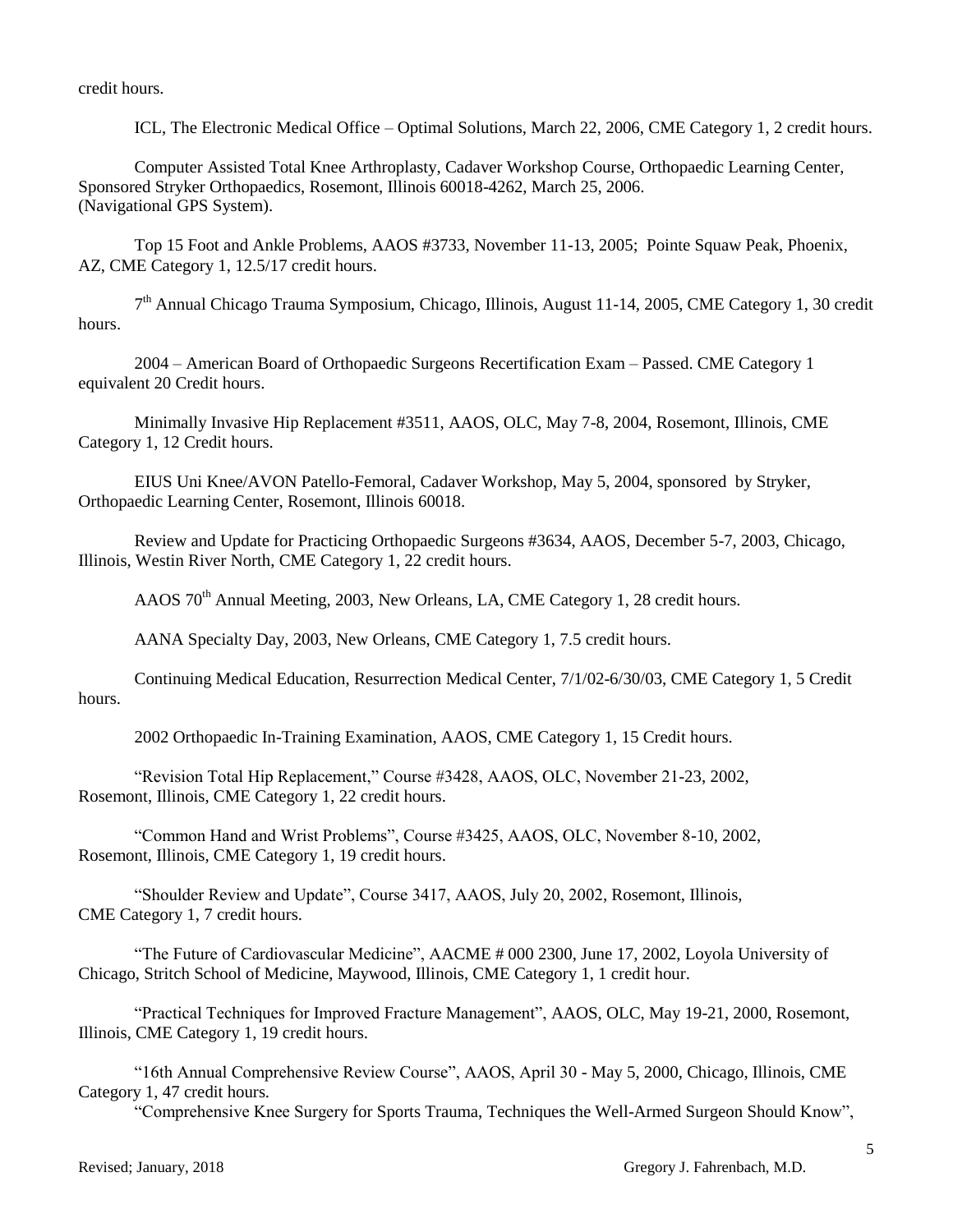AOSSM, OLC, October 1-3, 1999, Rosemont, Illinois, CME Category 1, 20.5 credit hours.

"1st Annual Chicago Trauma Symposium", Advocate Lutheran General Hospital, June 4-6, 1999, Chicago, IL., CME Category 1, 20 credit hours.

"Advanced Hind foot and Ankle Reconstruction", AAOS, May 1-3, 1998, Orthopaedic Learning Center, Rosemont, IL, CME Category 1, 21 credit hours.

"Open and Arthroscopic Shoulder Surgery: Current Concepts and Techniques", AAOS, December 5-7, 1997, Rosemont, IL, CME Category 1, 22 credit hours.

"Review and Update for Practicing Orthopaedic Surgeons", December 12 - 14, 1996, Chicago, IL, CME Category 1, 24 credit hours.

Surgical Symposium at St. Luke's Medical Center, October 18, 1996, Harrington Arthritis Research Center, Phoenix, AZ. Live Total Knee and Total Hip Procedure by Dr. Anthony Hedley, Moderated by Dr. Lester Borden.

"The Shoulder: A Comprehensive Course", American Academy of Orthopaedic Surgeons, April 28-30, 1995, Washington, DC, CME Category 1, 24 credit hours.

"Risk Management Issues in Managed Care", Illinois State Medical Society, November 16, 1994, Palmer House Hilton, Chicago, Illinois.

"61st Annual Meeting of the American Academy of Orthopaedic Surgeons", February 24 – March 1, 1994, New Orleans, Louisiana, CME Category 1, 30.5 credit hours.

"Southwestern Orthopaedic Recertification Review", January 28-30, 1994, The University of Texas Southwestern Medical Center at Dallas, Dallas, Texas, CME Category 1, 20 credit hours.

"Comprehensive Review Course for Orthopaedic Surgeons", American Academy of Orthopaedic Surgeons, March 21-26, 1993, Chicago, Illinois, CME Category 1, 52 credit hours.

"60th Annual Meeting of the American Academy of Orthopaedic Surgeons", February 18-23, 1993, San Francisco, California, CME Category 1, 30.5 credit hours.

"American Arthroscopy Association of North America – Specialty Day", February 21, 1993, San Francisco, California, CME Category 1, 7.25 credit hours.

"Global Shoulder Arthroplasty System Certification Course", ("Global Shoulder Surgical Technique Orientation"), The Joint Implant Surgery and Research Foundation, October 24, 1992, Chicago, Illinois, CME Category 1, 5.5 credit hours.

"Resident – Alumni Thesis Day", Northwestern University Medical School, Department of Orthopaedic Surgery, May 1-2, 1992, Chicago, Illinois.

"Endoscopic Carpal Tunnel Release", Southern Illinois University School of Medicine, Office of Continuing Education, September 21, 1991, Chicago, Illinois, CME category 1, 6.00 credit hours.

"Fracture Fixation Course, Alta Fixation System", Sponsored by HOWMEDICA, Rosemont, Illinois, August 30, 1991.

"58th Annual Meeting of the American Academy of Orthopaedic Surgeons", March 7-12, 1991, Anaheim California, CME Category 1, 34.5 credit hours.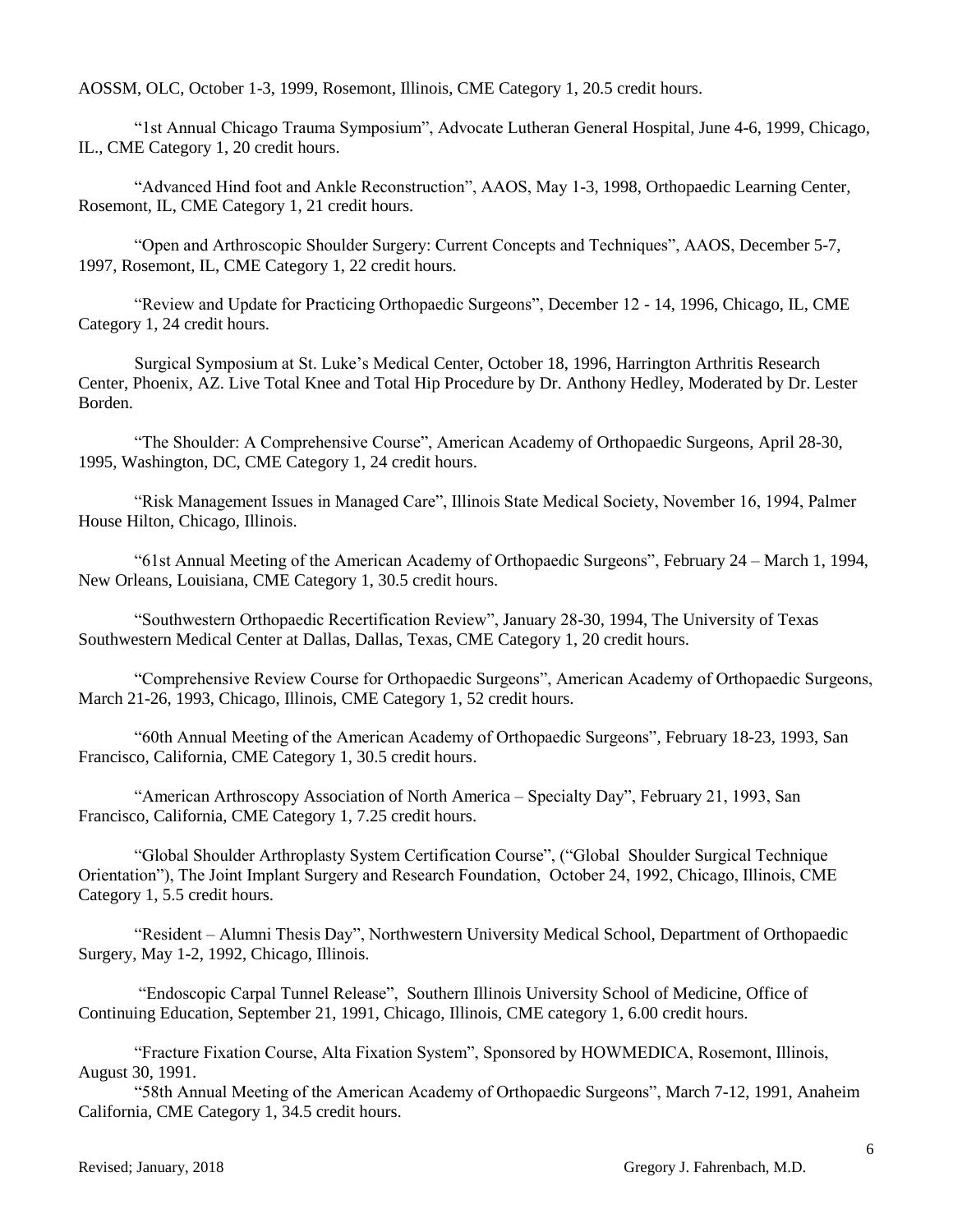"American Orthopaedic Foot & Ankle Society – Specialty Day", March 10, 1991, Anaheim California, CME Category 1, 9.00 credit hours.

"Laser Arthroscopy Surgery of the Knee and Shoulder", (Contact Laser Arthroscopy Course), May 1991, Sponsored by Surgical Laser Technologies and Educational Design, Inc., Lutheran General Hospital, May, 1991, Park Ridge, Illinois, CME category 1, 8.00 credit hours.

"13th Annual Seminar, Arthroscopic Surgery 1991", (Dr. Robert Metcalf's Course), January 17-20, 1991, Phoenix, Arizona, CME Category 1, 23.0 credit hours.

"Arthroscopy of the Upper and Lower Extremity", American Academy of Orthopaedic Surgeons, November 29 – December 1, 1990, CME Category 1, 20.0 credit hours.

"Risk Management for the Orthopaedic Surgeon", Northwestern University Medical School, Department of Orthopaedic Surgery, September 22, 1990, Chicago, Illinois. (Offield Auditorium, Howmedica Sponsored).

"Common Problems of Reconstructive Surgery of the Hip and Knee", American Academy of Orthopaedic Surgeons, May 10-12, 1990, Chicago, Illinois, CME category 1, 24 credit hours.

"Resident – Alumni Thesis Day", Northwestern University Medical School, Department of Orthopaedic Surgery, May 4-5, 1990, Chicago, Illinois.

"Foot and Ankle Injuries in the Athlete", American Academy of Orthopaedic Surgeons, April 28, 1990, Itasca, Illinois, CME category 1, 8 credit hours.

"1990 Midwest Clinical Conference", Chicago Medical Society, Chicago, Illinois, CME category 1, 4.0 credit hours.

Participant Subscriber to the Orthopaedic Educational Achievement Program, American Academy of Orthopaedic Surgeons, 1987-1989.

"Resident – Alumni Thesis Day", Northwestern University Medical School, Department of Orthopaedic Surgery, May 5-6, 1989, Chicago, Illinois.

"The CO2 Laser in Orthopaedic Surgery: Current Laser Applications", Pfizer Laser Systems, Good Samaritan Hospital, July 8, 1989, Downers Grove, Illinois.

"56th Annual Meeting of the American Academy of Orthopaedic Surgeons", February, 1989.

"1st Annual Comprehensive Foot and Ankle Course", American Academy of Orthopaedic Surgeons, November 9-12, 1988, Chicago Illinois.

"Arthroscopic Surgical Techniques of the Shoulder", Instrument Makar, Inc., May 5-6, 1988, Lansing, Michigan.

"Spinal Stenosis (#502)", American Academy of Orthopaedic Surgeons, June 13, 1987, Chicago Illinois.

"Microsurgical Solutions to Reconstructive Problems in the Extremities", American Society for Surgery of the Hand, May 9, 1987, Chicago, Illinois.

"Resident - Alumni Thesis Day", Northwestern University Medical School, Department of Orthopaedic Surgery, May 1-2, 1987, Chicago, Illinois.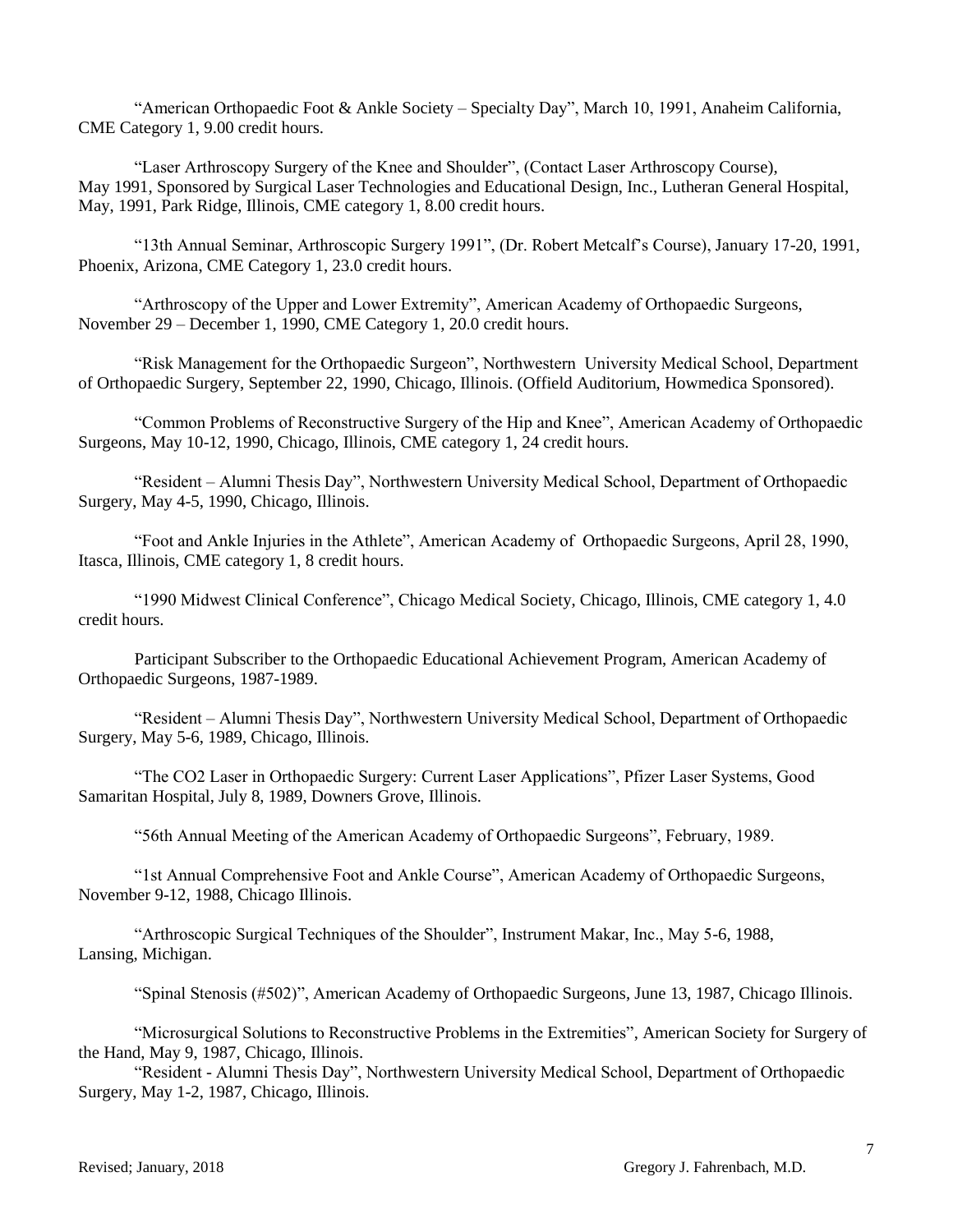"54th Annual Meeting of the American Academy of Orthopaedic Surgeons", January 21-27, 1987, San Francisco, California.

Participant Subscriber to the Orthopaedic Educational Achievement Program, American Academy of Orthopaedic Surgeons, 1985-1986.

"Maine Orthopaedic Review Course", Maine Academy of Orthopaedic Surgeons, June 15-28, 1986, Waterville, Maine.

"Arthroscopic Suturing" and "Cruciate Ligament Reconstruction", The Gladys Holms Lectureship, Division of Orthopaedic Surgery, Evanston Hospital, May 10, 1986, Evanston, Illinois.

"Resident – Alumni Thesis Day", Northwestern University Medical School, Department of Orthopaedic Surgery, May 2-3, 1986, Chicago, Illinois.

"Pediatric Fracture and Infection Management", American Academy of Orthopaedic Surgeons, May 3, 1986, Chicago, Illinois.

"Acetabular Reconstruction", American Academy of Orthopaedic Surgeons, November 2, 1985, Chicago, Illinois.

"Diagnostic Considerations in Revision Arthroplasty", Eli Lilly Company, June 14, 1985, Hyatt Regency O'Hare, Rosemont, Illinois.

"Thirteenth Annual Pediatric International Seminar", May 22-26, 1985.

"Porous Hip and Knee Implants – A Look at the Choices", Northwestern University Medical School and the Rehabilitation Institute of Chicago, April 25-27, 1985, Chicago, Illinois.

"52nd Annual Meeting of the American Academy of Orthopaedic Surgeons", January, 1985, Las Vegas, Nevada.

"Musculoskeletal Clinicopathologic Seminar", University of Chicago, October 22-26, 1984, Chicago, Illinois.

"The PCA Total Hip System, A Bioskills Course", Northwestern University Medical School, Department of Orthopaedic Surgery, October 13, 1984, Chicago, Illinois.

"American Orthopaedic Association, Resident's Conference", University of Michigan Medical Center, May 23-25, 1984, Ann Arbor, Michigan.

AO/ASIF Basic Course", University of Minnesota and the Swiss Association for the Study of Internal Fixation, April 29-May 4, 1984, Colorado Springs, Colorado.

"Spinal, Lower and Upper Limb Orthotics for Physicians and Surgeons", Northwestern University Medical School, Prosthetic-Orthotic Center, Rehabilitation Institute of Chicago, April 4-8, 1983, Chicago, Illinois.

"Lower and Upper Limb Prosthetics for Physicians and Surgeons", Northwestern University Medical School, Prosthetic-Orthotic Center, Rehabilitation Institute of Chicago, April 19-23, 1982, Chicago, Illinois.

"Trauma 1982", American College of Surgeons, Western State Chairman and Region Chiefs Committee on Trauma, April 4-7, 1982, Las Vegas, Nevada.